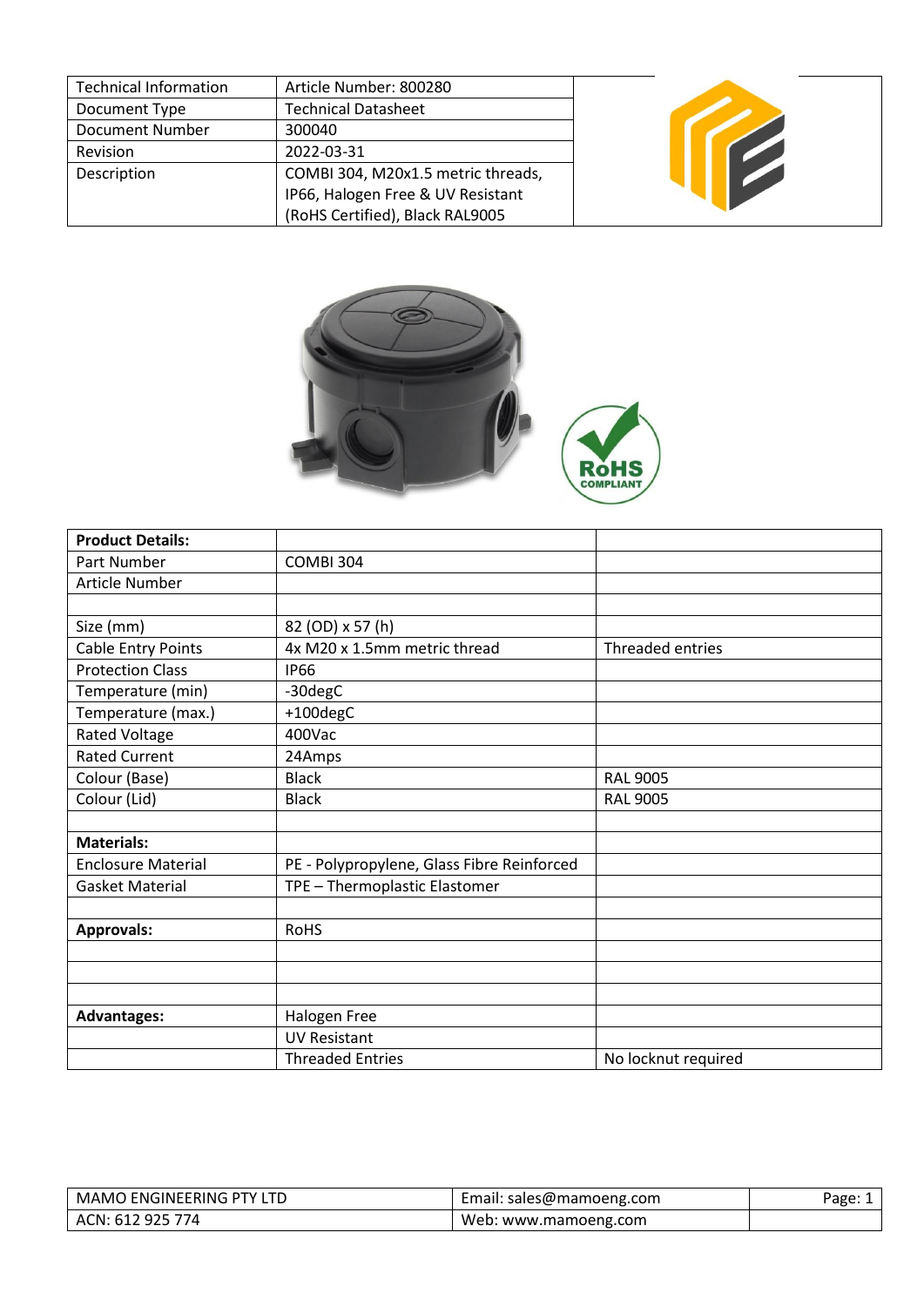| <b>Technical Information</b> | Article Number: 800280             |  |
|------------------------------|------------------------------------|--|
| Document Type                | <b>Technical Datasheet</b>         |  |
| Document Number              | 300040                             |  |
| Revision                     | 2022-03-31                         |  |
| Description                  | COMBI 304, M20x1.5 metric threads, |  |
|                              | IP66, Halogen Free & UV Resistant  |  |
|                              | (RoHS Certified), Black RAL9005    |  |

## **Dimensions:**





| MAMO ENGINEERING PTY LTD | Email: sales@mamoeng.com | Page: ∠ |
|--------------------------|--------------------------|---------|
| ACN: 612 925 774         | Web: www.mamoeng.com     |         |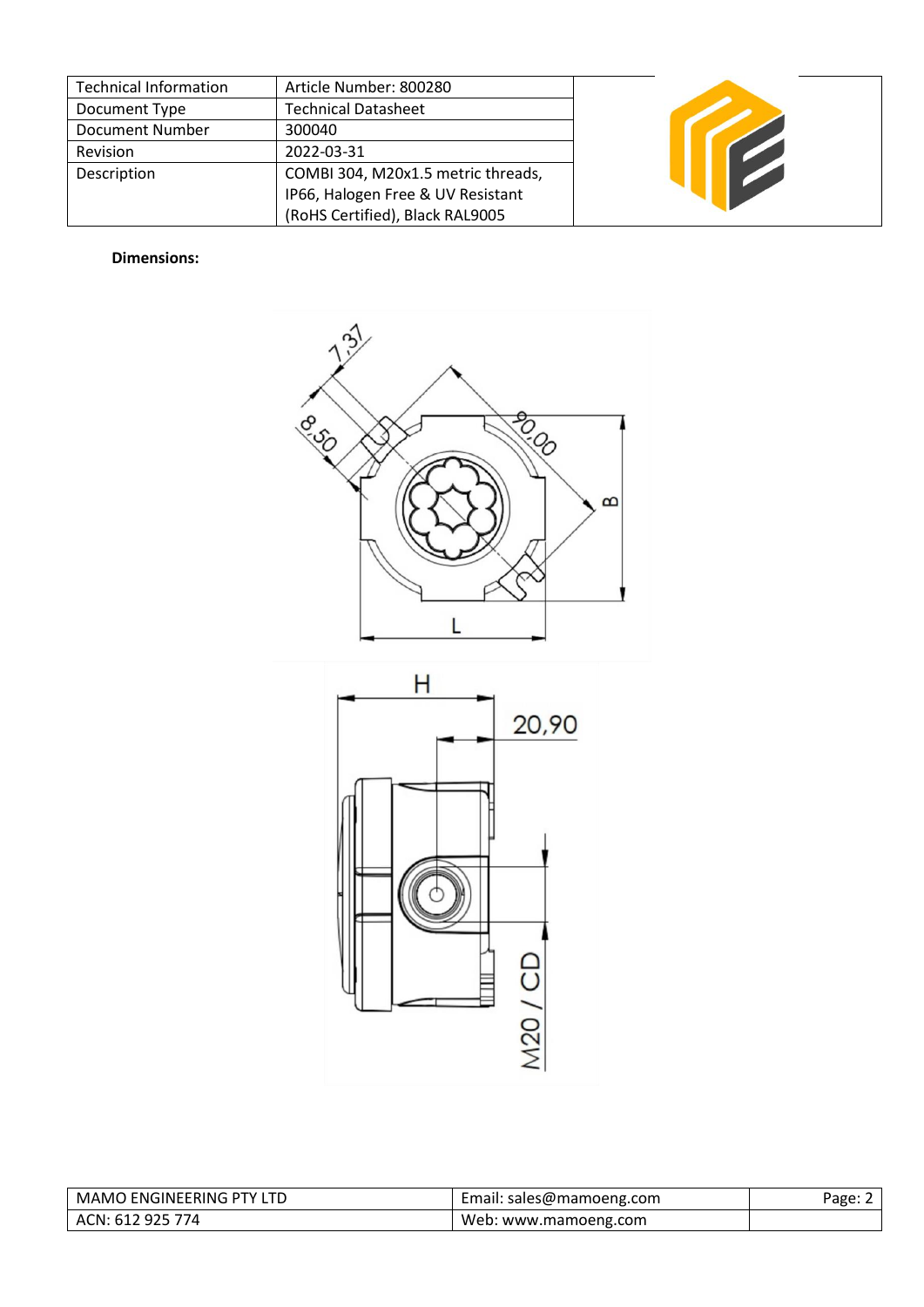| <b>Technical Information</b> | Article Number: 800280             |  |
|------------------------------|------------------------------------|--|
| Document Type                | <b>Technical Datasheet</b>         |  |
| Document Number              | 300040                             |  |
| Revision                     | 2022-03-31                         |  |
| Description                  | COMBI 304, M20x1.5 metric threads, |  |
|                              | IP66, Halogen Free & UV Resistant  |  |
|                              | (RoHS Certified), Black RAL9005    |  |

## **Other Product Details:**

| s!z<br>hatogen<br><b>COMBI</b><br><b>RoHS</b> |                          |
|-----------------------------------------------|--------------------------|
| <b>Material</b>                               | Polypropylene            |
| <b>Material sealing gasket</b>                | <b>TPE</b>               |
| Temp. range min                               | $-30 °C$                 |
| Temp. range max                               | 100 °C                   |
| Temperatures during install.                  | $-5 °C - 60 °C$          |
| <b>Protection class</b>                       | IP66 / IP67              |
| <b>Glow wire test</b>                         | 750 °C                   |
| Voltage                                       | 400 V                    |
| <b>Rated cross section</b>                    | $2,5$ mm <sup>2</sup>    |
| <b>Fixing</b>                                 | 2 external mounting feet |
| Ø cable diameter min                          | 3 mm                     |
| Ø cable diameter max                          | <b>12 mm</b>             |
| <b>External dimensions LxWxH</b>              | Ø 82 x 57mm              |
| Type of cable gland                           | M 20 x 1,5               |

| <b>ENGINEERING PTY LTD</b>      | : sales@mamoeng.com       | י≙חבּל |
|---------------------------------|---------------------------|--------|
| MAMO                            | Email:                    | agc. J |
| <u>'</u> 925 774<br>.61<br>ACN: | Web.<br>: www.mamoeng.com |        |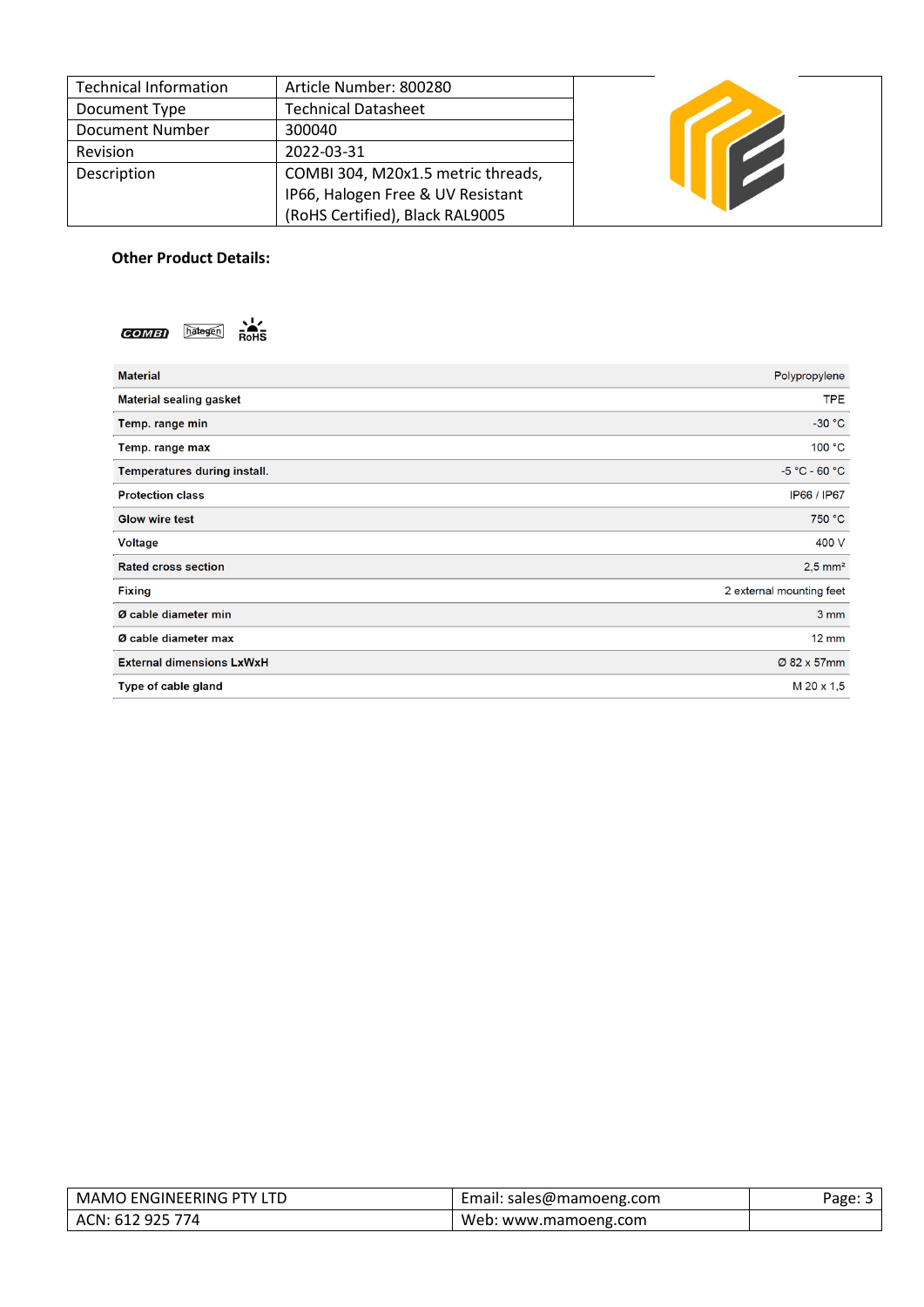| <b>Technical Information</b> | Article Number: 800280             |
|------------------------------|------------------------------------|
| Document Type                | <b>Technical Datasheet</b>         |
| <b>Document Number</b>       | 300040                             |
| Revision                     | 2022-03-31                         |
| Description                  | COMBI 304, M20x1.5 metric threads, |
|                              | IP66, Halogen Free & UV Resistant  |
|                              | (RoHS Certified), Black RAL9005    |





# Information about environment and waste disposal

Kaltenkirchen, 04.06.2019

### REACh (EG Regulation 1907/2006)

The EU chemical regulation REACh (Registration, Evaluation, Authorisation and Restriction of Chemicals) has entered into force on 1st June 2007 and is directly applicable in all Member States. The main aims of REACh are to ensure a high level of protection of human health and the environment from the risks that can be posed by chemicals.

We herewith confirm that, to the best of our knowledge, the raw materials used in our products delivered to you comply with EG regulation 1907/2006 and the latest SVHC candidate list (https://echa.europa.eu/de/candidate-list-table).

Information according to article 33 REACh - Lead (Pb):

We herewith inform you that articles made of brass usually contain SVHC candidate lead (CAS No. 7439-92-1, listed since 27<sup>th</sup> June 2018) in a concentration of more than 0,1%.

#### RoHS (EU Directives 2011/65/EU & 2015/863/EU)

RoHS is short for "Restriction of (the use of certain) Hazardous Substances in electrical and electronic Equipment". Like the REACh regulation, the RoHS directive aims to ensure a high level of protection of human health and the environment.

We herewith confirm that, to the best of our knowledge, our products delivered to you comply with EU directives 2011/65/EU and 2015/863/EU.

Note:

Articles made of brass by WISKA Hoppmann GmbH (e.g. brass cable glands or components) usually contain lead (CAS No. 7439-92-1) in a concentration of more than 0,1%. We make use of exemption 6(c) according to the Applications exempted from the restriction in Article 4(1) (RoHS directive Annex III).

## **Packaging Register LUCID / INTERSEROH**

WISKA Hoppmann GmbH meets the legal obligation to participate in a dual system and to dispose sales and shipping packaging placed on the market by us according to the German Packaging Act (Verpackungsgesetz - VerpackG).

WISKA Hoppmann GmbH is registered with the "Foundation Central Agency Packaging Register - LUCID" with the registration number DE 5033246225809 and participates in the dual system with INTERSEROH Dienstleistungs GmbH.

| MAMO ENGINEERING PTY LTD | Email: sales@mamoeng.com | Page: 4 |
|--------------------------|--------------------------|---------|
| ACN: 612 925 774         | Web: www.mamoeng.com     |         |